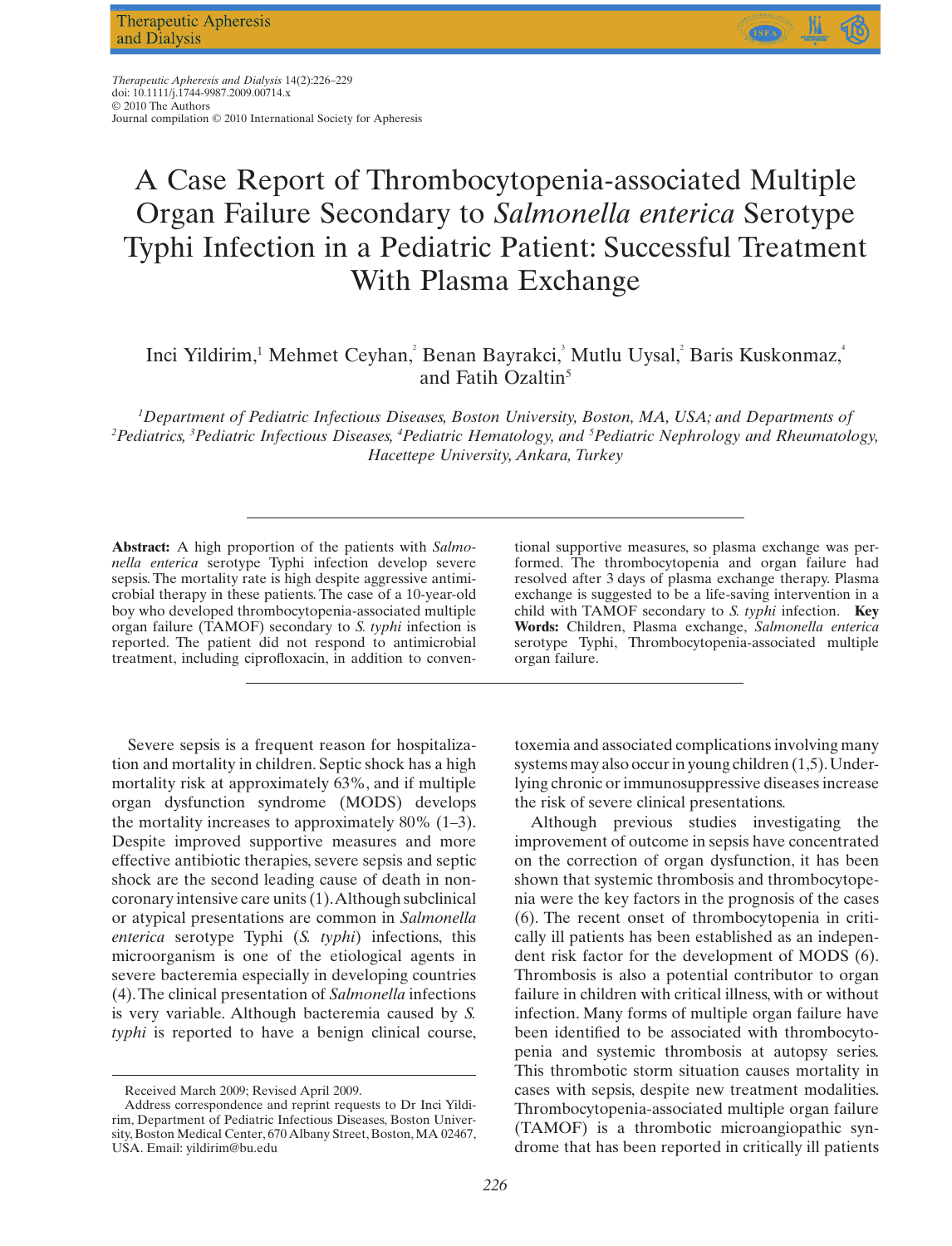|                                 | Normal range  | On admission | Prior to plasma<br>exchange | After 3 daily<br>session |
|---------------------------------|---------------|--------------|-----------------------------|--------------------------|
|                                 |               |              |                             |                          |
| Hb(g/dL)                        | $11.7 - 15.5$ | 9.3          | 7.6                         | 10.1                     |
| WBC $(\times 10^3/\mu L)$       | $4.1 - 11.2$  | 13 700       | 3500                        | 6600                     |
| Platelets $(\times 10^3/\mu L)$ | 159-388       | 157          | 59                          | 378                      |
| aPTT(s)                         | 27.9-38.1     | 38.3         | 46.3                        | 25.7                     |
| <b>INR</b>                      | $0.86 - 1.20$ | 1.3          | 1.5                         | 1.3                      |
| Fibrinogen (mg/dL)              | 144-430       |              | 119                         | 217                      |
| Antithrombin-3 activity (%)     | $71 - 120$    |              | 49                          | 122                      |
| Thrombin time (s)               | $15 - 22$     |              | 26                          | 19.6                     |
| D-dimer 3                       | $0 - 0.48$    |              | 30                          | 0.3                      |
| ALT (U/L)                       | $5 - 40$      | 535          | 661                         | 57                       |
| AST (U/L)                       | $8 - 33$      | 171          | 251                         | 44                       |
| Creatinine $(mg/dL)$            | $0.6 - 1.2$   | 2.2          | 1.6                         | 0.5                      |
| $BUN$ (mg/dL)                   | $5 - 18$      | 39.3         | 25.9                        | 13.3                     |
| LDH(U)                          | 150-400       |              | 1485                        | 342                      |

**TABLE 1.** *Selected laboratory values of the patient*

ALT, alanine transaminase; AST, aspartate transaminase; aPTT, activated partial thromboplastin time; BUN, blood urea nitrogen; Hb, hemoglobin; INR, international normalized ratio; LDH, lactate dehydrogenase; WBC, white blood cells.

after infection, transplantation, radiation, chemotherapy, autoimmune diseases, and cardiopulmonary bypass (5). It is defined by the clinical triad of newonset thrombocytopenia, multiple organ failure, and increased lactate dehydrogenase (LDH) levels. Bacterial infections have also been reported as a cause of TAMOF in some studies (5,7), however, the role of *S. typhi* is not known in this catastrophic syndrome.

In the case of sepsis, it is the presence of various bacteria, their cell wall components, secretory products, and toxins that cause cytokine release and activation of the immune, complement, and coagulation systems, and the subsequent development of systemic endotheliopathy (6).

Mortality was reported to be very high in the cases of TAMOF treated with the conventional interventions (5). The use of plasma exchange has been reported to reduce the mortality.We report on a child without any underlying disease who developed *S. typhi* septicemia, presenting with TAMOF and treated with plasma exchange.

## **CASE REPORT**

A 10-year-old boy was admitted to the infectious disease ward of our hospital with a one month history of fever, arthralgia, and lumbar pain after 7 days of oral ampicillin–clavulanate treatment, with a diagnosis of acute sinusitis. He had lost 3 kg in the previous month, and had had tenderness and erythema of the left wrist for the last two days. He was hospitalized and diagnosed with fever of unknown origin.

Examination on admission revealed that he was lethargic, but woke with verbal and tactile stimuli. Remarkable findings included: fever (38.8°C, axillary), lymphadenopathy (maximum size: 1 cm in

diameter in the inguinal region bilaterally), and a dull percussion tone over Traube's region, despite the absence of a palpable spleen. The vital signs, other than body temperature, were within normal limits.

Initial laboratory evaluation showed (normal values in brackets): hemoglobin (Hb) 9.3 g/dL (11.7– 15.5 g/dL), white blood cells (WBC)  $13.7 \times 10^3/\mu$ L  $(4.1-11.2 \times 10^3/\mu L)$ , platelets  $157 \times 10^3/\mu L$  (159–  $388\times10^3$ /µL), blood urea nitrogen (BUN) 39.6 mg/dL (5–18 mg/dL), creatinine 2.2 mg/dL (0.6–1.2 mg/dL), uric acid 8.9 mg/dL (2.7–8.5 mg/dL), alanine transaminase (ALT) 535 U/L (5–40 U/L), aspartate transaminase (AST) 171 U/L (8-33 U/L),  $\gamma$ -glutamyl transferase (GGT) 242 U/L (5–40 U/L), and alkaline phosphatase (ALP) 257 U/L (35–129 U/L) (Table 1). Urine analysis and other biochemical tests were found to be within the normal limits. Serological tests for viral hepatitis, toxoplasmosis, rubella, Epstein–Barr virus, cytomegalovirus and measles were all negative. Immunoglobulin (Ig) G antibodies against brucella, shigella, *Borrelia burgdorferi*, respiratory syncytial virus, adenovirus, influenza A and B viruses and parainfluenza 1, 2 and 3 viruses were positive, but IgM and seroconversion of immunoglobulins (evaluated two weeks later) were all negative. Complement 3 and 4 levels were within normal limits, and anti-nuclear antibody and anti-ds DNA were also negative. Abdominal ultrasonography revealed millimetric para-aortic lymph nodes and splenomegaly with a diameter of 119 mm. An increase in the myeloid series without any blastic or atypical cells was seen in the bone marrow examination. Bone marrow smears were negative for plasmodium and leishmania infection.

With a diagnosis of possible sepsis, meropenem, teicoplanin and amikacin were started on the second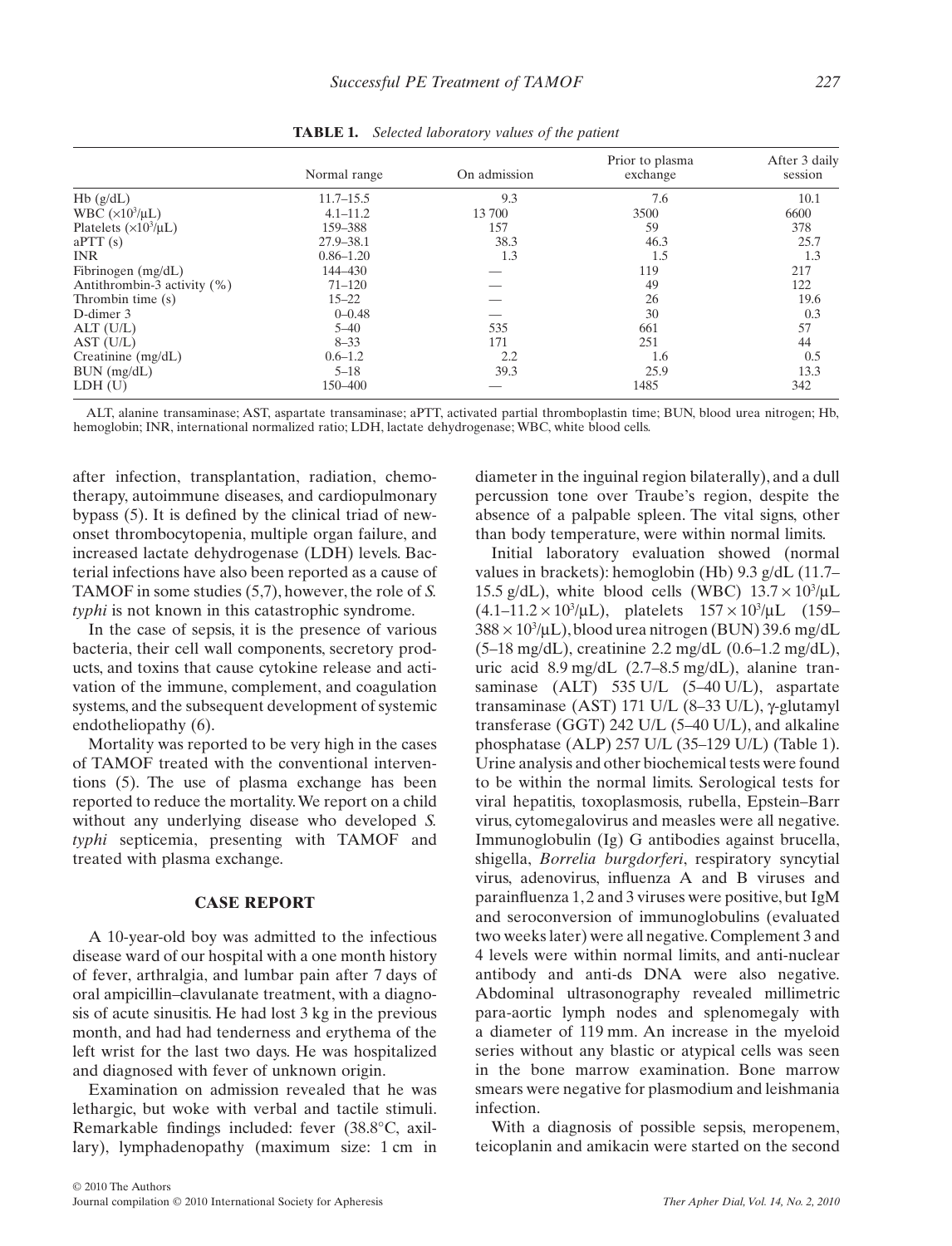day of the hospitalization. Blood, urine, throat and stool cultures were reported to be negative.

On the third day the patient had a tonic-clonic convulsion, was hypotensive (85/50 mm Hg), bradycardic, and had a Glasgow coma score of 8.Acyclovir (1500 mg/m2 /day) for probable herpes simplex virus encephalopathy and ciprofloxacin therapy for possible systemic *Salmonella* infection with encephalopathy were added. Fluid replacement was performed, and dopamine for hypotension and isoproterenol for resistant bradycardia were also given. He developed severe thrombocytopenia  $(14 \times 10^3)$  $\mu$ L), and his coagulation parameters deteriorated: aPTT 46.3 s (27.9–38.1 s), international normalized ratio (INR) 1.13 (0.86–1.20), fibrinogen 119 mg/dL (144–430 mg/dL), thrombin time 26 s (15–22 s), antithrombin 3 activity 49% (71–120%), D-dimer  $3 > 30$ (0–0.48)]. Plasma LDH was 1485 U (150–400 U) and peripheral smear revealed no finding of hemolysis. Bilateral pleural effusion was detected in the ultrasonographic evaluation of the chest. An exudative fluid was sampled by needle aspiration from the pleural cavity (1020 g/cm<sup>3</sup>, protein 2.54 mg/dL, LDH 1162 IU/L, pH 9, glucose 92 mg/dL, fluid LDH/blood LDH ratio 0.7) Polymerase chain reaction was positive for *S. typhi* in blood, bone marrow, and thoracentesis fluid samples by using ST3 (5′-AGA TGG TAC TGG CGT TGC TC-3′) and ST4 (5′-TGG AGA CTT CGG TCG CGT AG-3′) primers (*S. typhi* ATCC 19430 was used as a positive control). Later on *S. typhii* was isolated from the culture of the effusion.

On the fifth day the patient was transported to the Pediatric Intensive Care Unit (PICU) and with the diagnosis TAMOF, plasma exchange was performed in order to normalize the thrombocyte count and prevent cytokine discharge caused by *Salmonella* septicemia. Plasma exchange was applied via a right internal jugular venous catheter using a total plasma volume of 1200 mL with a Fresenius Astec Fontec Plasma Exchanger (Hamburg, Germany).After three sessions of daily plasma exchange, the platelet count increased to  $236 \times 10^3/\text{mm}^3$ , the lethargy and seizures resolved, and the liver function tests normalized. The patient became afebrile. The result of electroencephalography was compatible with *Salmonella* encephalopathy and there was no pathologic finding in cranial magnetic resonance imaging with contrast.

On the 11th day of antimicrobial treatment (four days after the last application of plasma exchange), the patient's blood pressure returned to normal and the dopamine infusion was stopped. The patient was discharged from hospital in good health after 14 days of acyclovir, vancomycin and ciprofloxacin treatment.

# **DISCUSSION**

*Salmonella enterica* serotype Typhi is the most common *Salmonella* isolate in many developing countries, causing an estimated 12.5 million cases annually worldwide, with an incidence of 365 cases per 100.000 persons.

Although the incidence of *Salmonella* infections has declined greatly with the provision of clean water and good sewage systems in developed and developing countries, the emergence of antibiotic resistance and severe clinical presentations cause the disease to remain a serious public health problem. Overall, 10–15% of patients develop severe disease and, despite appropriate antimicrobial treatment, the average reported case fatality rates may be as high as 30–50%. Mortality is mostly due to the occurrence of severe diseases in developing countries where intensive care facilities are too few, and there is an increasing rate of resistance to antibiotics. Currently, fluoroquinolones and thirdgeneration cephalosporins are the drugs of choice for the treatment of *Salmonella* infections, but decreased susceptibility to these antimicrobials has been reported (8).

Severe complications such as disseminated intravascular coagulation (DIC), hemorrhage, pneumonia, splenic or hepatic granulomas, meningitis, encephalomyelitis, multiple organ failure, pleural effusion, hemolytic uremic syndrome, endocarditis and cardiogenic shock can be a manifestation of fatal *S. typhi* infection. Factors affecting severity include the duration of illness before therapy, choice of antibacterial agent, strain virulence, inoculum size, previous exposure or vaccination, and other host factors such as HLA types, AIDS or other immune system diseases. Our patient developed severe thrombocytopenia and multiple organ failure despite ciprofloxacin treatment begun on the third day of hospitalization.

Although infections are among the well known causes of TAMOF, it does not appear that TAMOF secondary to *S. typhi* disease has previously been reported. TAMOF induces poor outcomes in critically ill patients. The mortality rates were close to 100% before recent studies reporting that plasma exchange therapy has consistently shown positive results. Bell et al. (9) reported their experience with 108 patients having thrombotic thrombocytopenic purpura and hemolytic uremic syndrome and demonstrated that the use of plasma exchange therapy might reduce mortality. Plasma exchange is suggested by Darmon et al. in order to reduce multiple organ failure and improve survival (7). It has been thought